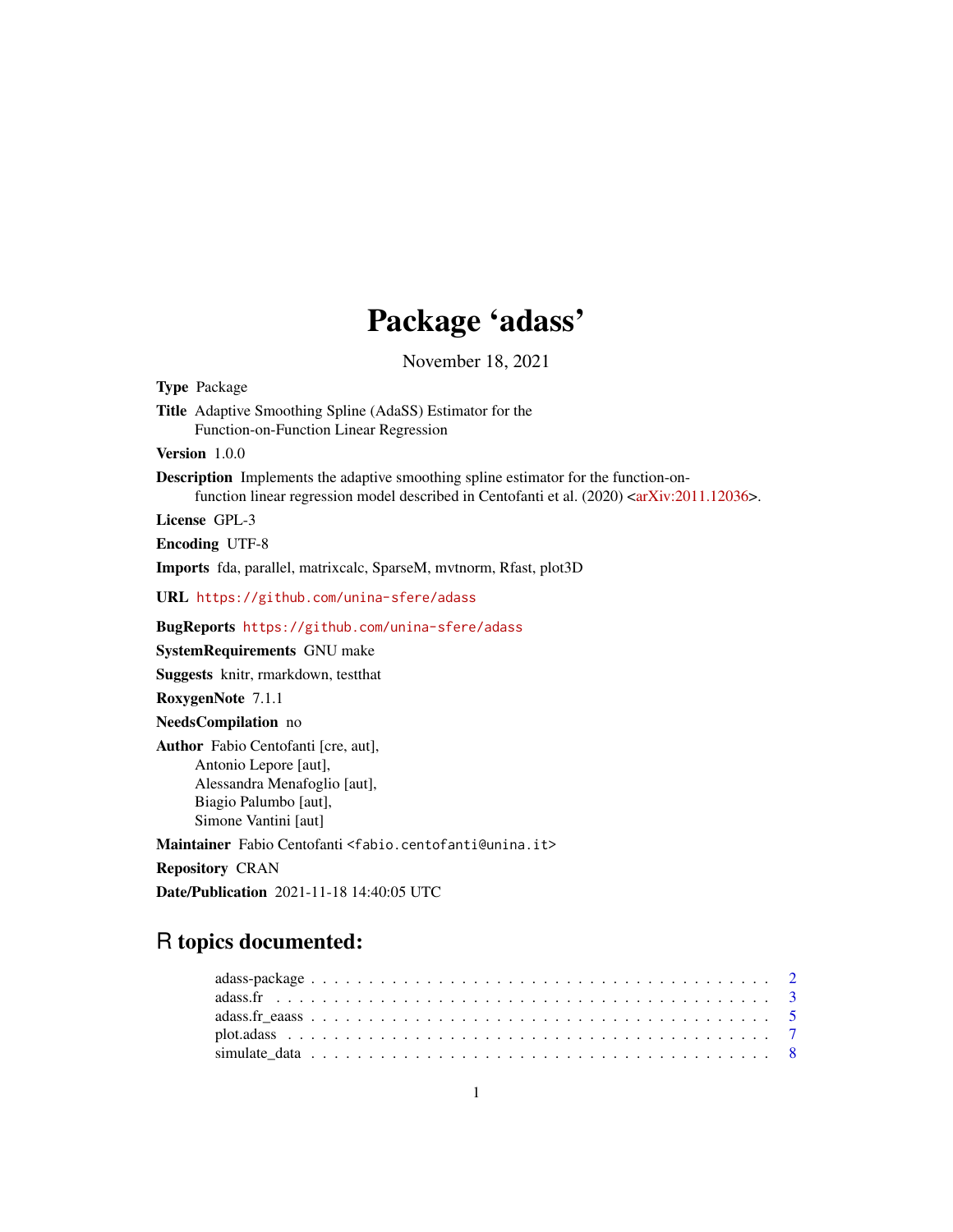#### <span id="page-1-0"></span>**Index** [9](#page-8-0)

adass-package *Adaptive smoothing spline estimator for the function-on-function linear regression model*

#### Description

Implements the adaptive smoothing spline estimator for the function-on-function linear regression model described in Centofanti et al. (2020) <arXiv:2011.12036>.

#### Details

| Package: | adass      |
|----------|------------|
| Type:    | Package    |
| Version: | 1.0.0      |
| Date:    | 2021-11-16 |
| License: | $GPI - 3$  |

#### Author(s)

Fabio Centofanti, Antonio Lepore, Alessandra Menafoglio, Biagio Palumbo, Simone Vantini

#### References

Centofanti, F., Lepore, A., Menafoglio, A., Palumbo, B., Vantini, S. (2020). Adaptive Smoothing Spline Estimator for the Function-on-Function Linear Regression Model. *arXiv preprint arXiv:2011.12036*.

#### See Also

[adass.fr](#page-2-1), [adass.fr\\_eaass](#page-4-1)

#### Examples

```
library(adass)
data<-simulate_data("Scenario HAT",n_obs=100)
X_fd=data$X_fd
Y_fd=data$Y_fd
basis_s <- fda::create.bspline.basis(c(0,1), nbasis = 10, norder = 4)
basis_t <- fda::create.bspline.basis(c(0,1),nbasis = 10,norder = 4)
mod\_smooth \leq -adass.fr(Y_fdd, X_fdd, basis_s = basis_s, basis_t = basis_t, tun\_par=c(10^6-6,10^6-6,0,0,0,0))grid_s < -seq(0,1,length.out = 10)grid_t < -seq(0, 1, length.out = 10)beta_der_eval_s<-fda::eval.bifd(grid_s,grid_t,mod_smooth$Beta_hat_fd,sLfdobj = 2)
```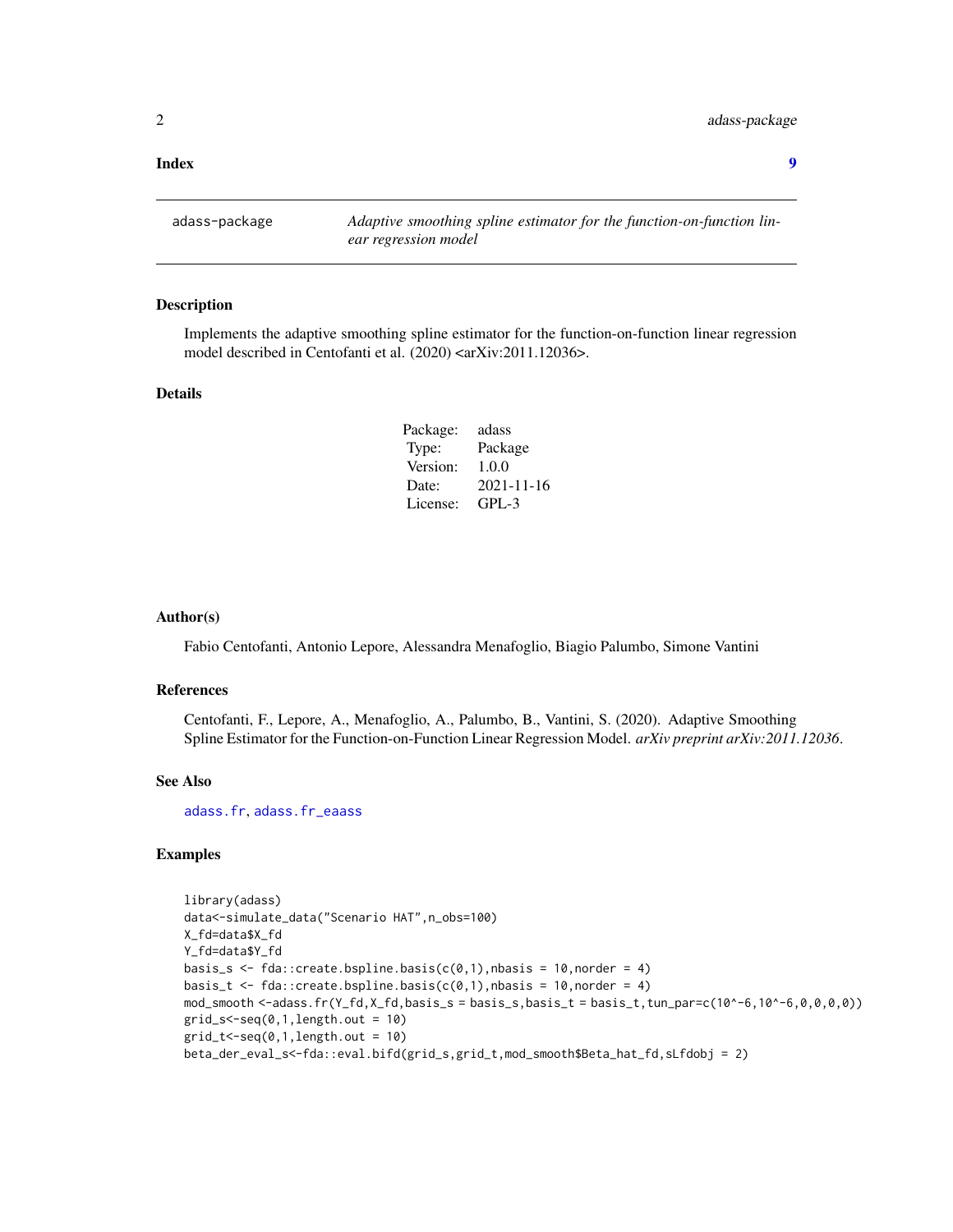#### <span id="page-2-0"></span>adass.fr  $\frac{3}{2}$

```
beta_der_eval_t<-fda::eval.bifd(grid_s,grid_t,mod_smooth$Beta_hat_fd,tLfdobj = 2)
mod_adsm<-adass.fr_eaass(Y_fd,X_fd,basis_s,basis_t,
                        beta_ders=beta_der_eval_s, beta_dert=beta_der_eval_t,
                  rand_search_par=list(c(-8,4),c(-8,4),c(0,0.1),c(0,4),c(0,0.1),c(0,4)),
                        grid_eval_ders=grid_s, grid_eval_dert=grid_t,
                        popul_size = 2,ncores=1,iter_num=1)
mod_opt <-adass.fr(Y_fd, X_fd, basis_s = basis_s, basis_t = basis_t,
                  tun_par=mod_adsm$tun_par_opt,beta_ders = beta_der_eval_s,
               beta_dert = beta_der_eval_t,grid_eval_ders=grid_s,grid_eval_dert=grid_t )
plot(mod_opt)
```
<span id="page-2-1"></span>

| adass.fr | Adaptive smoothing spline estimator for the function-on-function lin- |
|----------|-----------------------------------------------------------------------|
|          | ear regression model                                                  |

#### Description

The adaptive smoothing spline (AdaSS) estimator for the function-on-function linear regression proposed in Centofanti et al., 2020.

#### Usage

```
adass.fr(
  Y_fd,
 X_fd,
 basis_s,
 basis_t,
 beta_ders = NULL,
 beta_dert = NULL,
 grid_eval_ders = NULL,
 grid_eval_dert = NULL,
 tun_par = c(lambda_s = 10^4, lambda_t = 10^4, delta_s = 0, gamma_s = 1, delta_t = 0,
    delta_t = 1,
 CV = FALSE,
 K = 10,
 X_fd_test = NULL,
  Y_fd_test = NULL
\lambda
```
#### Arguments

| Y fd    | An object of class fd corresponding to the response functions.  |
|---------|-----------------------------------------------------------------|
| X fd    | An object of class fd corresponding to the covariate functions. |
| basis s | B-splines basis along the s-direction of class basisfd.         |
| basis t | B-splines basis along the t-direction of class basisfd.         |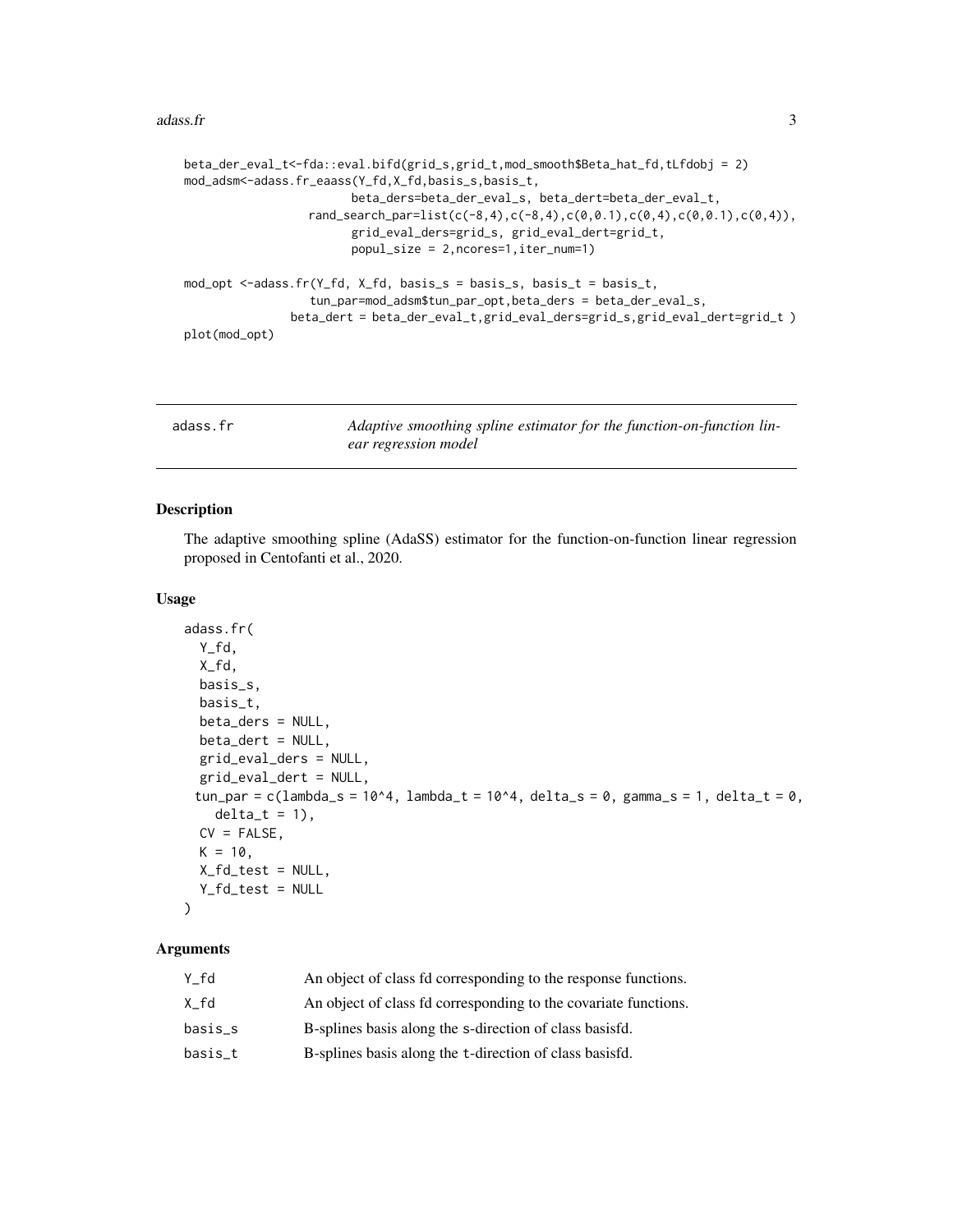<span id="page-3-0"></span>

| beta_ders | Initial estimate of the partial derivative of the coefficient function along the s-<br>direction. Either a matrix or a class basisfd object. If NULL no adaptive penalty<br>is used along the s-direction.                                                        |
|-----------|-------------------------------------------------------------------------------------------------------------------------------------------------------------------------------------------------------------------------------------------------------------------|
| beta_dert | Initial estimate of the partial derivative of the coefficient function along the t-<br>direction. Either a matrix or a class basisfd object. If NULL no adaptive penalty<br>is used along the t-direction.                                                        |
|           | grid_eval_ders Grid of evaluation of the partial derivatives along the s-direction.                                                                                                                                                                               |
|           | grid_eval_dert Grid of evaluation of the partial derivatives along the t-direction.                                                                                                                                                                               |
| tun_par   | Vector of tuning parameters.                                                                                                                                                                                                                                      |
| <b>CV</b> | If TRUE the K-fold cross-validation prediction error is calculated. Default is<br>FALSE. If X_fd_test and Y_fd_test are both provided the prediction error on<br>the test set is calculated in place of the cross-validation prediction error when CV<br>is TRUE. |
| К         | Number of folds. Default is 10.                                                                                                                                                                                                                                   |
| X_fd_test | Test set covariate functions. Default is NULL.                                                                                                                                                                                                                    |
| Y fd test | Test set response functions. Default is NULL.                                                                                                                                                                                                                     |
|           |                                                                                                                                                                                                                                                                   |

#### Value

A list containing the following arguments:

- B: The basis coefficients matrix estimate of the coefficient function.
- Beta\_hat\_fd: The coefficient function estimate of class bifd.
- alpha: The intercept function estimate.
- tun\_par: Vector of tuning parameters.
- CV: Estimated prediction error.
- CV\_sd: Standard error of the estimated prediction error.
- Y\_fd: The response functions.
- X\_fd: The covariate functions.

#### References

Centofanti, F., Lepore, A., Menafoglio, A., Palumbo, B., Vantini, S. (2020). Adaptive Smoothing Spline Estimator for the Function-on-Function Linear Regression Model. *arXiv preprint arXiv:2011.12036*.

#### See Also

#### [adass.fr\\_eaass](#page-4-1)

#### Examples

```
library(adass)
data<-simulate_data("Scenario HAT",n_obs=100)
X_fd=data$X_fd
Y_fd=data$Y_fd
```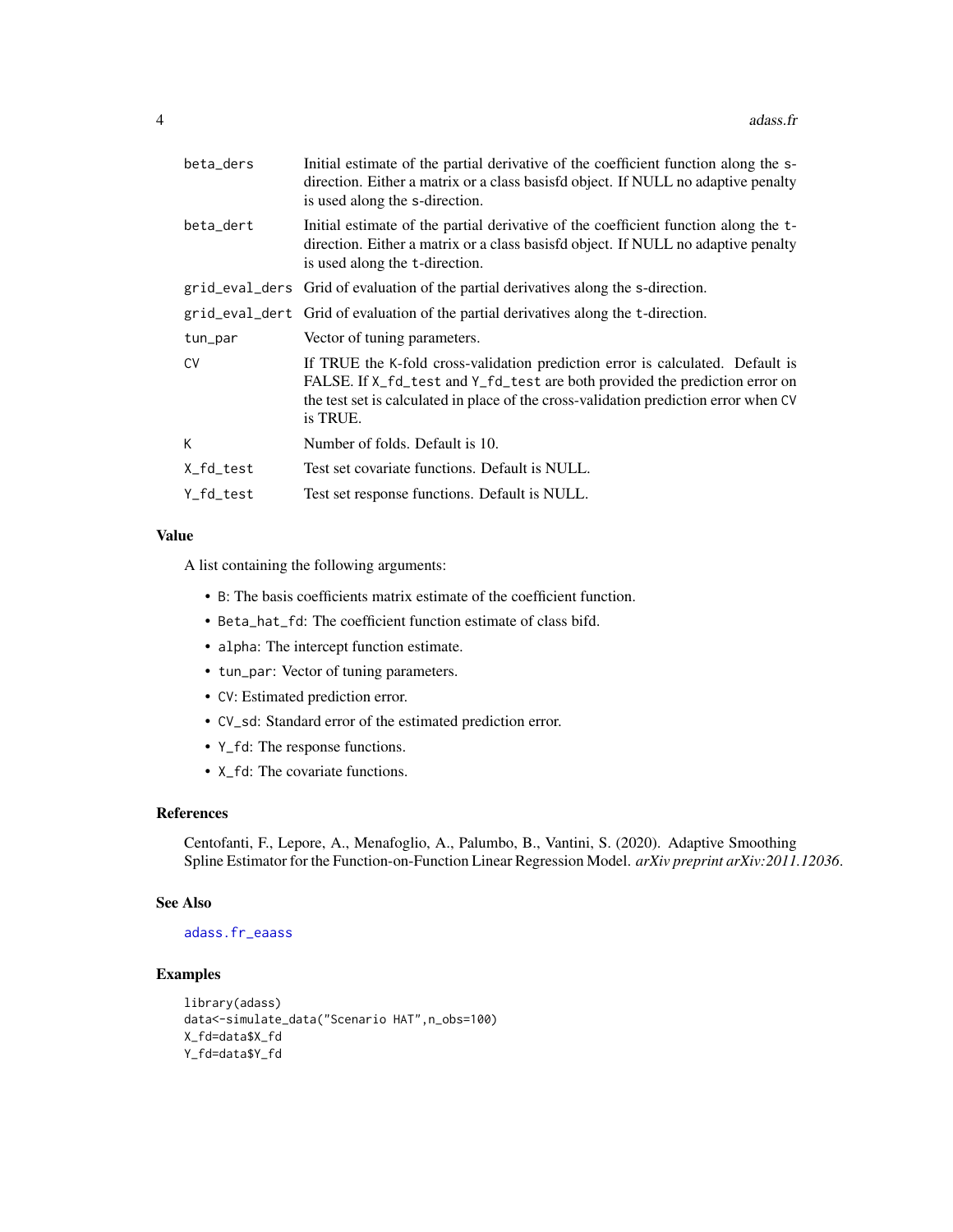```
basis_s <- fda::create.bspline.basis(c(0,1),nbasis = 10,norder = 4)
basis_t <- fda::create.bspline.basis(c(0,1), nbasis = 10, norder = 4)
mod\_smooth \leq -adass.fr(Y_fdd, X_fdd, basis_s = basis_s, basis_t = basis_t, tun\_par=c(10^6-6,10^6-6,0,0,0,0))grid_s < -seq(0, 1, length.out = 10)grid_t < -seq(0, 1, length.out = 10)beta_der_eval_s<-fda::eval.bifd(grid_s,grid_t,mod_smooth$Beta_hat_fd,sLfdobj = 2)
beta_der_eval_t<-fda::eval.bifd(grid_s,grid_t,mod_smooth$Beta_hat_fd,tLfdobj = 2)
mod_adass <-adass.fr(Y_fd, X_fd, basis_s = basis_s, basis_t = basis_t,
                      tun\_par=c(10^{\wedge}-6,10^{\wedge}-6,0,1,0,1), beta_ders = beta_der_eval_s,
                beta_dert = beta_der_eval_t,grid_eval_ders=grid_s,grid_eval_dert=grid_t )
```
<span id="page-4-1"></span>

| adass.fr_eaass | Evolutionary algorithm for the adaptive smoothing spline estimator |
|----------------|--------------------------------------------------------------------|
|                | (EAASS).                                                           |

#### Description

EAASS algorithm to choose the tuning parameters for the AdaSS estimator (Centofanti et al., 2020).

#### Usage

```
adass.fr_eaass(
 Y_fd,
  X_fd,
 basis_s,
 basis_t,
 beta_ders = NULL,
 beta_dert = NULL,
  grid_eval_ders = NULL,
 grid_eval_dert = NULL,
 rand_search_par = list(c(-4, 4), c(-4, 4), c(0, 1, 5, 10, 15), c(0, 1, 2, 3, 4), c(0,
    1, 5, 10, 15), c(0, 1, 2, 3, 4)),
  popul_size = 12,
  iter\_num = 10,r = 0.2,
  pert\_vec = c(0.8, 1.2),X_fd_test = NULL,
 Y_fd_test = NULL,
 progress = TRUE,
 ncores = 1,
 K = 10)
```
#### Arguments

| Y fd | An object of class fd corresponding to the response functions.  |
|------|-----------------------------------------------------------------|
| X fd | An object of class fd corresponding to the covariate functions. |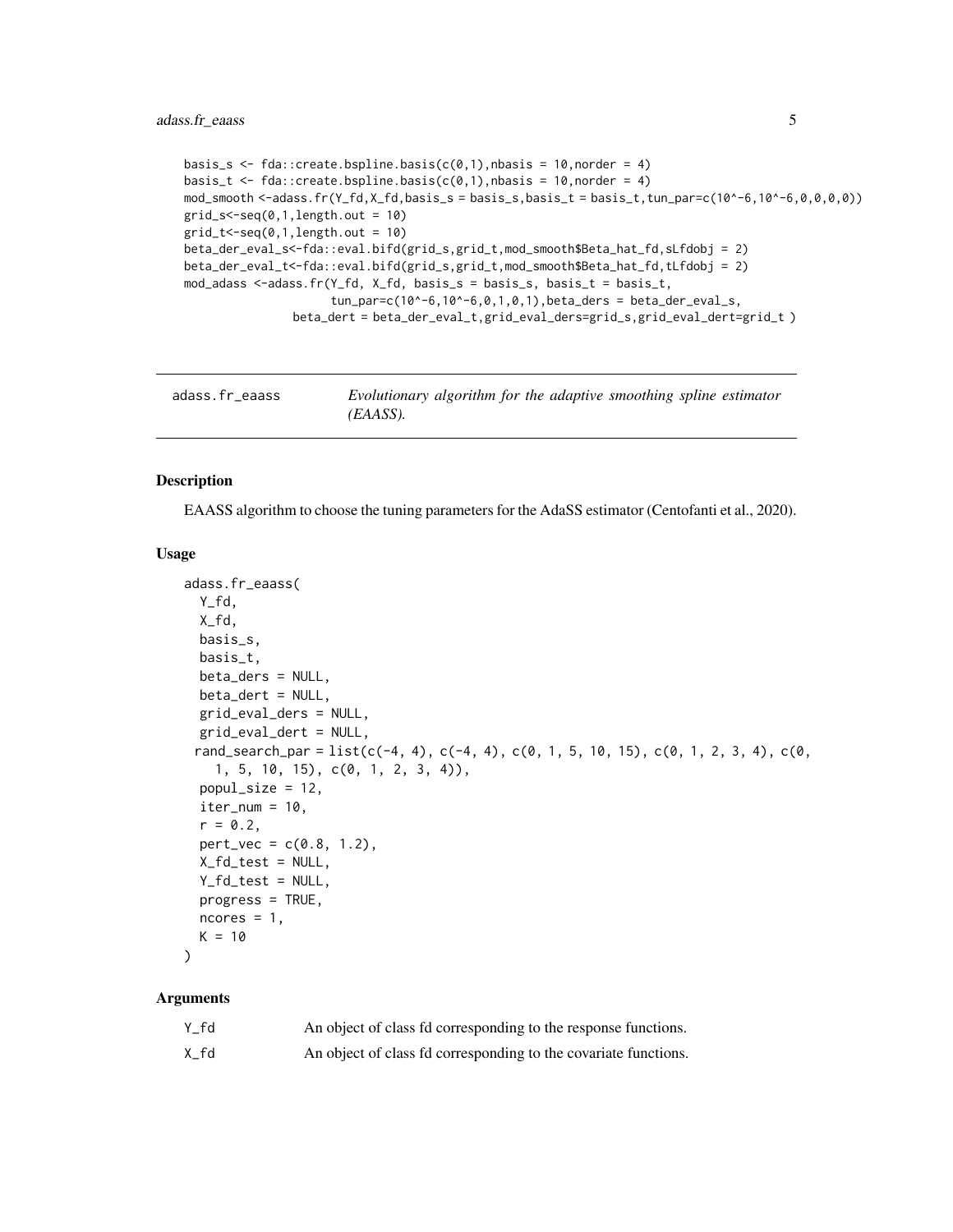| basis_s         | B-splines basis along the s-direction of class basisfd.                                                                                                                                                                 |  |  |  |  |  |
|-----------------|-------------------------------------------------------------------------------------------------------------------------------------------------------------------------------------------------------------------------|--|--|--|--|--|
| basis_t         | B-splines basis along the t-direction of class basisfd.                                                                                                                                                                 |  |  |  |  |  |
| beta_ders       | Initial estimate of the partial derivative of the coefficient function along the s-<br>direction. Either a matrix or a class basisfd object. If NULL no adaptive penalty<br>is used along the s-direction.              |  |  |  |  |  |
| beta_dert       | Initial estimate of the partial derivative of the coefficient function along the t-<br>direction. Either a matrix or a class basisfd object. If NULL no adaptive penalty<br>is used along the t-direction.              |  |  |  |  |  |
|                 | grid_eval_ders Grid of evaluation of the partial derivatives along the s-direction.                                                                                                                                     |  |  |  |  |  |
|                 | grid_eval_dert Grid of evaluation of the partial derivatives along the t-direction.                                                                                                                                     |  |  |  |  |  |
| rand_search_par |                                                                                                                                                                                                                         |  |  |  |  |  |
|                 | List containing the initial population ranges for the tuning parameters.                                                                                                                                                |  |  |  |  |  |
| popul_size      | Initial population size.                                                                                                                                                                                                |  |  |  |  |  |
| iter_num        | Algorithm iterations.                                                                                                                                                                                                   |  |  |  |  |  |
| r               | Truncation parameter in the exploitation phase.                                                                                                                                                                         |  |  |  |  |  |
| pert_vec        | Perturbation parameters in the exploration phase.                                                                                                                                                                       |  |  |  |  |  |
| X_fd_test       | Test set covariate functions. Default is NULL. If X_fd_test and Y_fd_test are<br>both provided the prediction error on the test set is used as performance metric<br>in place of the cross-validation prediction error. |  |  |  |  |  |
| Y_fd_test       | Test set response functions. Default is NULL. If X_fd_test and Y_fd_test are<br>both provided the prediction error on the test set is used as performance metric<br>in place of the cross-validation prediction error.  |  |  |  |  |  |
| progress        | If TRUE a progress bar is printed. Default is TRUE.                                                                                                                                                                     |  |  |  |  |  |
| ncores          | If ncores>1, then parallel computing is used, with ncores cores. Default is 1.                                                                                                                                          |  |  |  |  |  |
| K               | Number of folds. Default is 10.                                                                                                                                                                                         |  |  |  |  |  |

#### Value

A list containing the following arguments:

- tun\_par\_opt: Vector of optimal tuning parameters.
- CV: Estimated prediction errors.
- CV\_sd: Standard errors of the estimated prediction errors.
- comb\_list: The combinations of tuning parameters explored.
- Y\_fd: The response functions.
- X\_fd: The covariate functions.

#### References

Centofanti, F., Lepore, A., Menafoglio, A., Palumbo, B., Vantini, S. (2020). Adaptive Smoothing Spline Estimator for the Function-on-Function Linear Regression Model. *arXiv preprint arXiv:2011.12036*.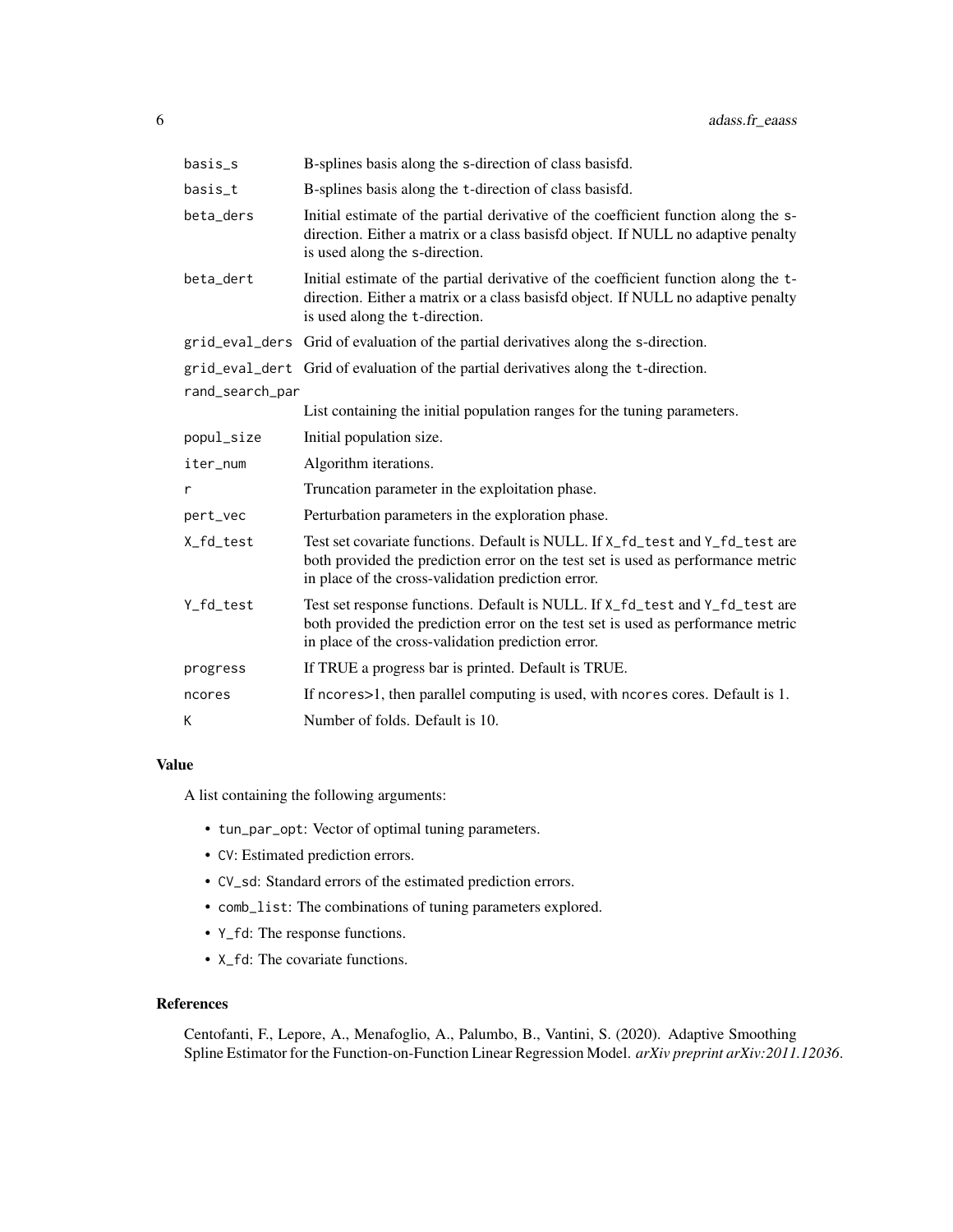#### <span id="page-6-0"></span>plot.adass 7

#### See Also

[adass.fr\\_eaass](#page-4-1)

#### Examples

```
library(adass)
data<-simulate_data("Scenario HAT",n_obs=100)
X_fd=data$X_fd
Y_fd=data$Y_fd
basis_s <- fda::create.bspline.basis(c(0,1), nbasis = 5, norder = 4)
basis_t <- fda::create.bspline.basis(c(0,1), nbasis = 5, norder = 4)
mod\_smooth < -adass.fr(Y_fd, X_fd, basis_s = basis_s, basis_t = basis_t, tun\_par=c(10^6-6,10^6-6,0,0,0,0))grid_s < -seq(0,1, length.out = 5)grid_t < -seq(0, 1, length.out = 5)beta_der_eval_s<-fda::eval.bifd(grid_s,grid_t,mod_smooth$Beta_hat_fd,sLfdobj = 2)
beta_der_eval_t<-fda::eval.bifd(grid_s,grid_t,mod_smooth$Beta_hat_fd,tLfdobj = 2)
mod_adsm<-adass.fr_eaass(Y_fd,X_fd,basis_s,basis_t,
                        beta_ders=beta_der_eval_s, beta_dert=beta_der_eval_t,
                  rand_search_par=list(c(-8,4),c(-8,4),c(0,0.1),c(0,4),c(0,0.1),c(0,4)),
                        grid_eval_ders=grid_s, grid_eval_dert=grid_t,
                        popul_size = 1,ncores=1,iter_num=1)
```
plot.adass *Plot the results of the AdaSS method*

#### Description

This function provides plots of the AdaSS coefficient function estimate when applied to the output of adass.fr.

#### Usage

```
## S3 method for class 'adass'
plot(x, \ldots)
```
#### Arguments

|          | The output of adass. fr.                           |
|----------|----------------------------------------------------|
| $\cdots$ | No additional parameters, called for side effects. |

#### Value

No return value, called for side effects.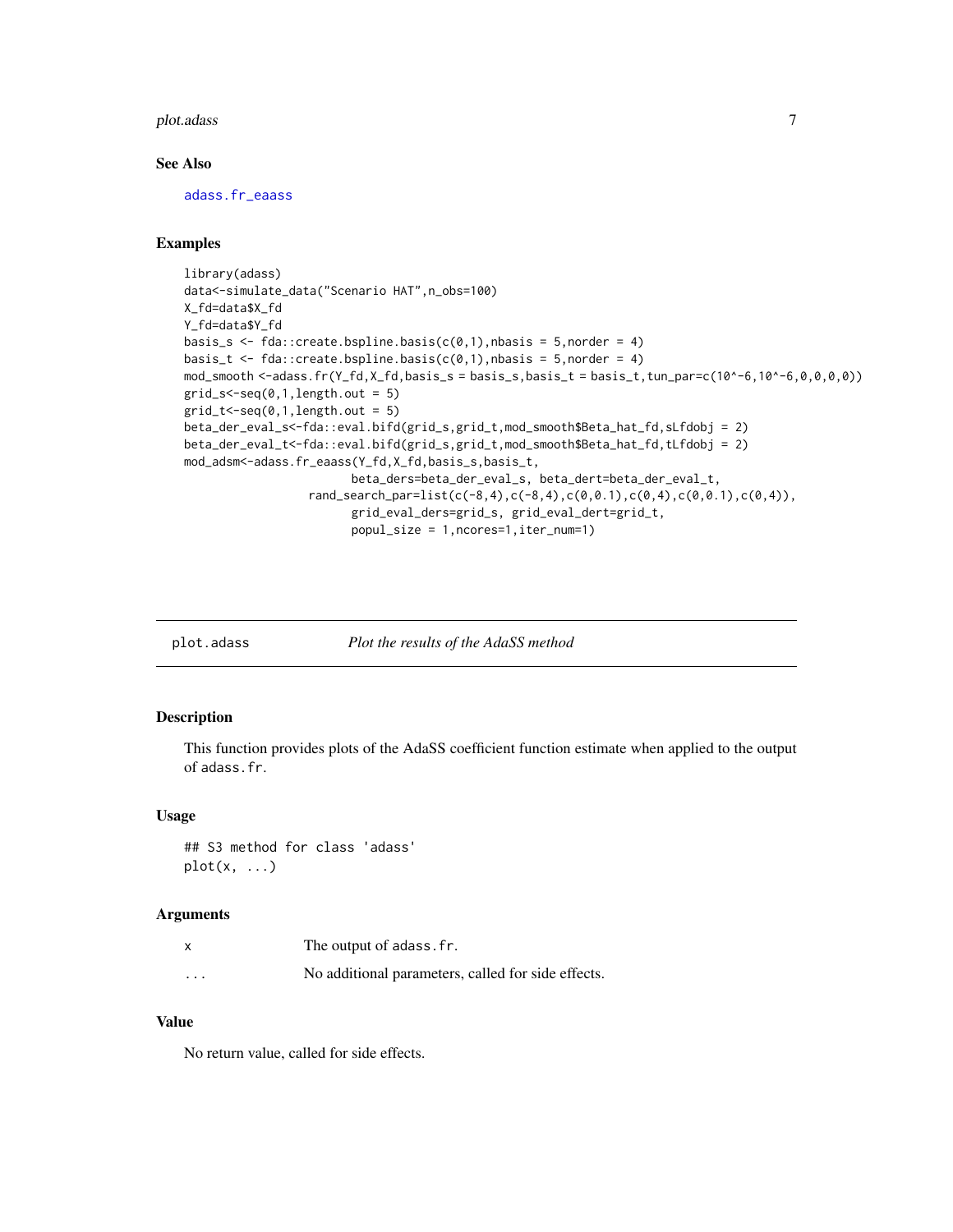#### Examples

```
library(adass)
data<-simulate_data("Scenario HAT",n_obs=100)
X_fd=data$X_fd
Y_fd=data$Y_fd
basis_s <- fda::create.bspline.basis(c(0,1), nbasis = 10, norder = 4)
basis_t <- fda::create.bspline.basis(c(0,1), nbasis = 10, norder = 4)
mod_adass <- adass.fr(Y_fd,X_fd,basis_s = basis_s, basis_t = basis_t,
tun_par=c(10^-6,10^-6,0,0,0,0))
plot(mod_adass)
```

| simulate data |       |  | Simulate data through the function-on-function linear regression |  |
|---------------|-------|--|------------------------------------------------------------------|--|
|               | model |  |                                                                  |  |

#### Description

Generate synthetic data as in the simulation study of Centofanti et al. (2020).

#### Usage

simulate\_data(scenario, n\_obs = 3000)

#### Arguments

| scenario | A character strings indicating the scenario considered. It could be "Scenario |
|----------|-------------------------------------------------------------------------------|
|          | HAT". "Scenario DAMP". or "Scenario RCHANGE".                                 |
| n obs    | Number of observations.                                                       |

#### Value

A list containing the following arguments:

X: Covariate matrix, where the rows correspond to argument values and columns to replications.

Y: Response matrix, where the rows correspond to argument values and columns to replications.

X\_fd: Coavariate functions.

Y\_fd: Response functions.

Beta\_vero\_fd: The true coefficient function.

#### References

Centofanti, F., Lepore, A., Menafoglio, A., Palumbo, B., Vantini, S. (2020). Adaptive Smoothing Spline Estimator for the Function-on-Function Linear Regression Model. *arXiv preprint arXiv:2011.12036*.

#### Examples

```
library(adass)
data<-simulate_data("Scenario HAT",n_obs=100)
```
<span id="page-7-0"></span>